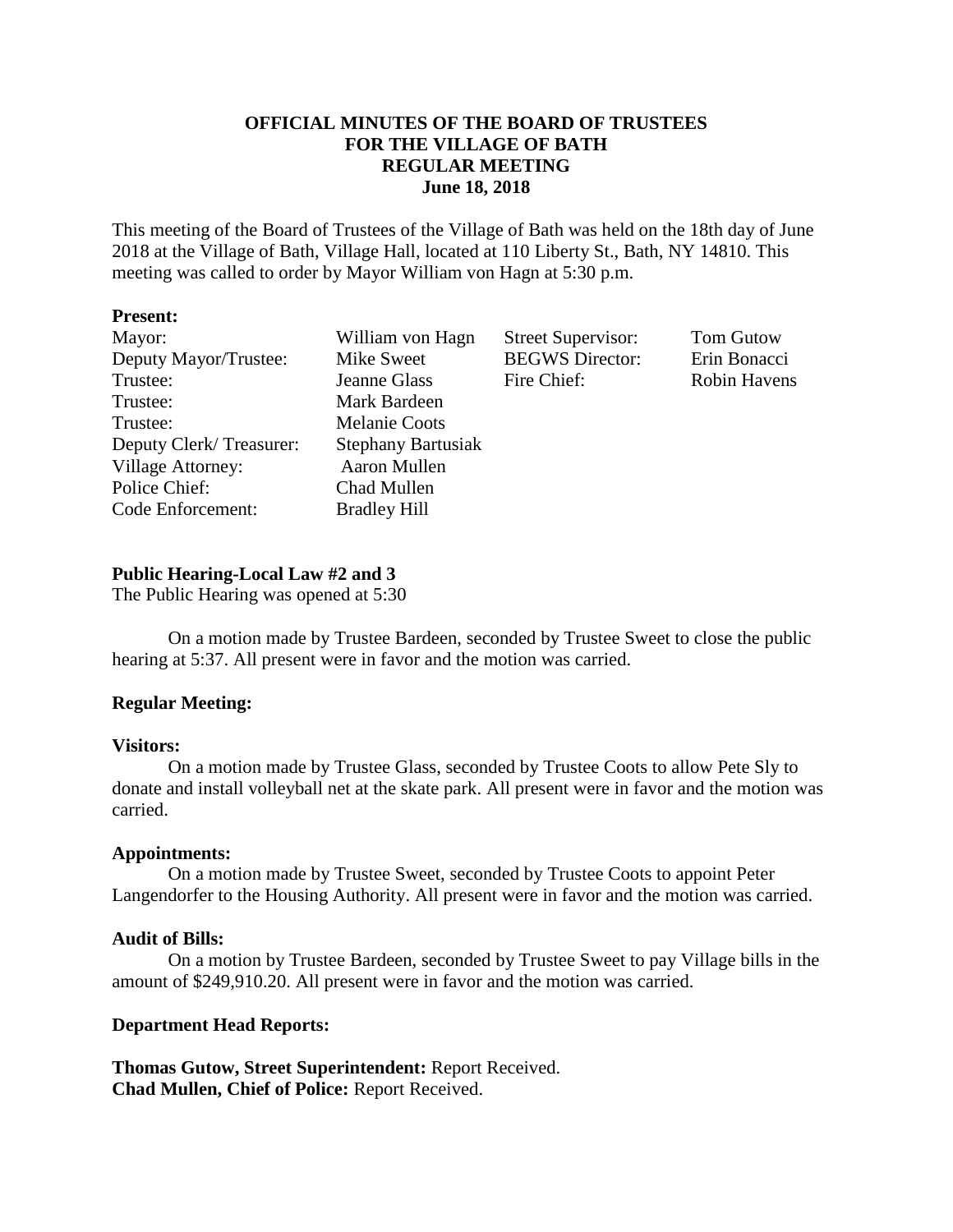**Bradley Hill, Code Enforcement Officer:** Report Received. **Robin Havens, Fire Chief:** Report Received. **Erin Bonacci, BEGWS Director:** Report Received. **Jacqueline Shroyer, Clerk Treasurer:** Report not received as yearend close is not complete.

## **New Business:**

# **Local Law #2-Residential Residency Occupancy Permits**

On a motion made by Trustee Bardeen, Seconded by Trustee Sweet to approve Local Law #2-Residential Residency Occupancy Permits, the motion was carried.

On a motion made by Trustee Glass, Seconded by Trustee Bardeen to postpone approval of Local Law #2- Residential Residency Occupancy Permits, the motion was carried.

### **Local Law#3-Seasonal Items**

On a motion made by Trustee Coots, seconded by Trustee Sweet to table Local Law #3- Seasonal Items until the next board meeting to allow the regulations to be outlined, the motion was carried.

## **Urban Forestry Grant Resolution**

Resolution Village of Bath Board of Trustees Bath, NY

# DATE APPROVED: Monday, June 18, 2018 INTRO. DATE: Monday, June 18, 2018

| <b>INTRODUCED BY:</b> |                        | Trustee Bardeen |     |     | <b>SECONDED BY:</b> | <b>Trustee Sweet</b> |
|-----------------------|------------------------|-----------------|-----|-----|---------------------|----------------------|
| VOTE:                 | Mayor von Hagn         |                 | Ave | Nay | Abstain             | Absent               |
|                       | <b>Trustee Glass</b>   |                 | Ave | Nay | Abstain             | Absent               |
|                       | <b>Trustee Bardeen</b> |                 | Ave | Nay | Abstain             | Absent               |
|                       | <b>Trustee Coots</b>   |                 | Ave | Nay | Abstain             | Absent               |
|                       | <b>Trustee Sweet</b>   |                 | Ave | Nay | Abstain             | Absent               |

Title: Urban Forestry Resolution

Resolution by the Village of Bath approving and endorsing a grant application to NYS Department of Environmental Conservation, Division of lands and forests for funding under the 2018 Urban and Community Forestry Grant Program, Round 14, Tree Inventory and Forest Management Plan Project, DEC01-UCF1-2018-00024 and Tree Maintenance Project, [DEC01-](https://grantsgateway.ny.gov/IntelliGrants_NYSGG/Menu_Object3.aspx) [UCF2-2018-00043.](https://grantsgateway.ny.gov/IntelliGrants_NYSGG/Menu_Object3.aspx)

**WHEREAS**, the Village of Bath is applying to the New York State Department of Environmental Conservation for a project grant under the Urban and Community Forestry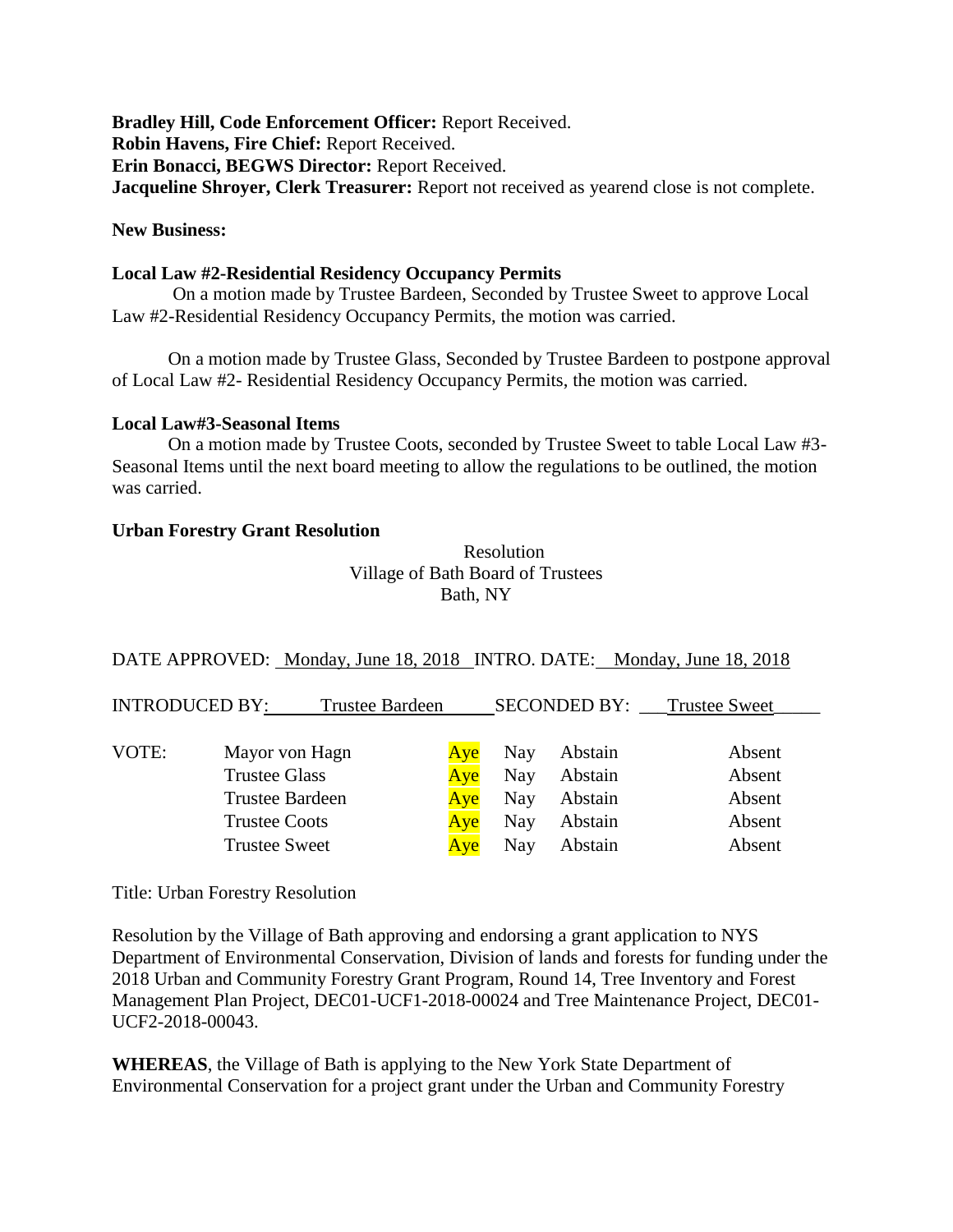Program to be located within the Village of Bath, a site located within the territorial jurisdiction of Board; and

**WHEREAS**, as a requirement of these programs, said Village of Bath must obtain the "approval/endorsement of the governing body of the municipality in which the project will be located",

**NOW, THEREFORE**, be it resolved that the Village of Bath Board of Trustees does approve and endorse the application of Village of Bath for grants under the Urban and Community Forestry Program for a project known as Village of Bath Tree Inventory and Forest Management Plan 2018 Project and the Village of Bath Tree Maintenance 2018 Project and located within this community. The Village of Bath will match twenty-five percent (25%) of the requested amount of grant funding.

June 18, 2018

Stephany Bartusiak, Deputy Village Clerk

\_\_\_\_\_\_\_\_\_\_\_\_\_\_\_\_\_\_\_\_\_\_\_\_\_

## **ServU**

On a motion made by Trustee Sweet, seconded by Trustee Bardeen to join ServU Select Employee Group. All present were in favor and the motion was carried.

### **Appointment of Erin Bonacci**

On a motion made by Trustee Coots, seconded by Trustee Glass to appoint Erin Bonacci Director of Municipal Utilities. All present were in favor and the motion was carried.

# **Appointment of Bradley Laverty**

On a motion made by Trustee Bardeen, seconded by Trustee Glass to appoint Bradley Laverty as part time code enforcement officer. All present were in favor and the motion was carried.

# **LED Street Lighting Seminar**

On a motion made by Trustee Bardeen, seconded by Trustee Glass to approve Mike Sweet to attend the Smart LED Street Lighting Seminar. All present were in favor and the motion was carried.

### **Verizon Settlement**

On a motion made Trustee Bardeen, seconded by Trustee Glass to approve the Verizon Settlement Agreement on Utility Tax. All present were in favor and the motion was carried.

### **Viking Warriors**